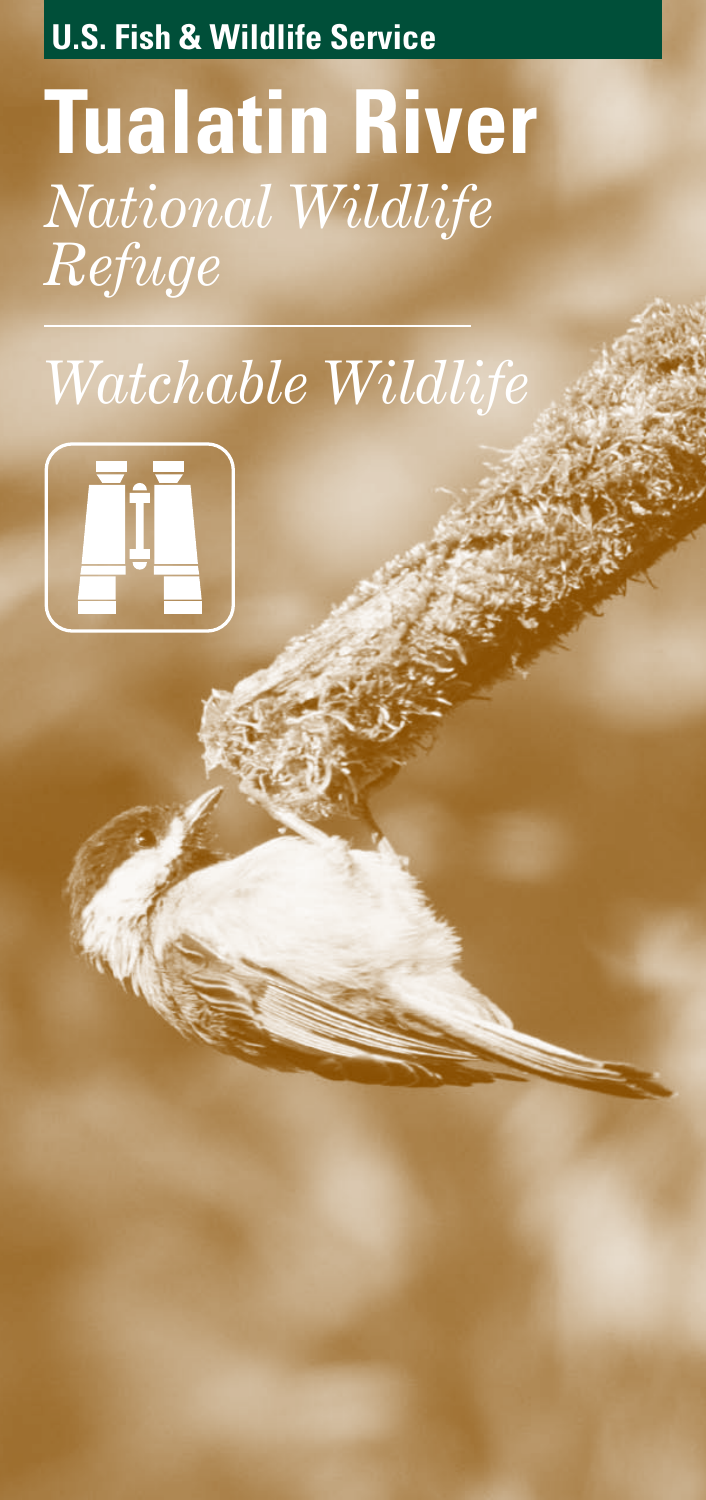

**Welcome to Tualatin River NWR**

Tualatin River National Wildlife Refuge means different things to different creatures. For some it's a place where they raise their young, and others just a stopover during migration. It's also a place that some only spend the winter, and to others, it is a year-round home.

Established in 1992, the Refuge is located within the floodplain of the Tualatin River basin near Sherwood, Oregon. Refuge habitats are varied and include rivers and streams, seasonal and forested wetlands, riparian areas, grasslands, and forested uplands.

An important breeding area for neotropical migratory songbirds, the Refuge also supports a significant breeding population of wood ducks and hooded mergansers. There is something to experience in every season. From thousands of waterfowl in the winter to breeding songbirds in summer, the Refuge is ever changing.

We encourage you to explore the beauty of this area and stop, look, and listen to the abundant wildlife that call it home. The Refuge is a place where wildlife comes first so think of yourself as a visitor to their home. You will be a more successful wildlife observer if you: move slowly, talk softly, use binoculars, and leave only footprints behind.

The wildlife species in this brochure have been grouped into four categories: birds, mammals, amphibians, and reptiles.

*Red-tailed hawks can be seen and heard soaring the open spaces over the Refuge*

**Enjoying the** 

**Wildlife**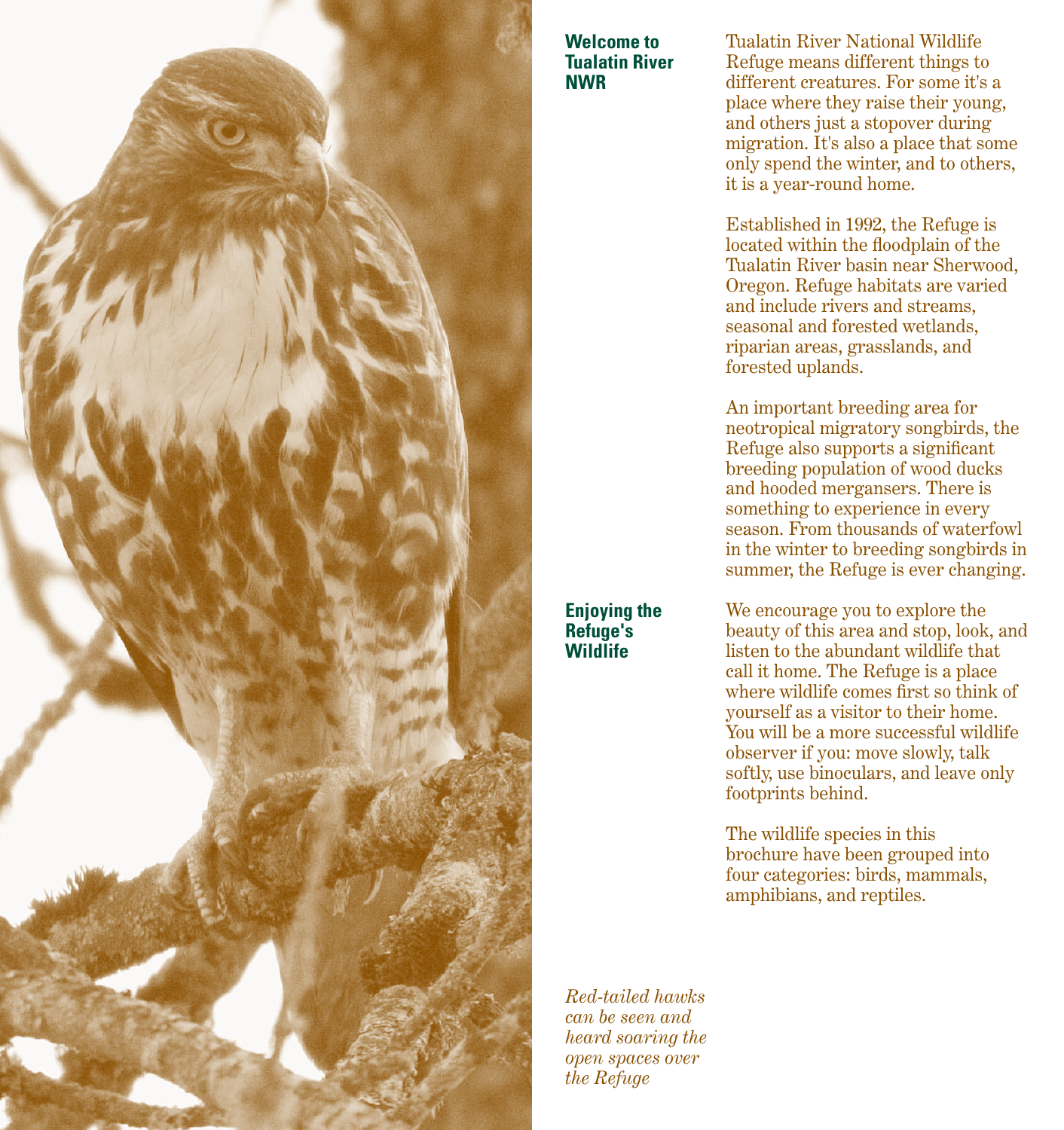| <b>Enjoying the</b><br><b>Refuge's</b><br><b>Birdlife</b>   | Numbers and species of birds you<br>will see here varies according to<br>season, with the greatest numbers<br>present from October to May. Heavy<br>migrations of waterfowl occur during<br>fall and winter. They come here to<br>feed on wetland plants when their                                                                                                                                                                                                                                     | <b>Seasons</b>                                      | Sp - Spring, March through May<br>S - Summer, June through August<br>F - Fall, September through<br>November<br>W - Winter, December through<br>February                                                                                                                                                                                                                                                                                      |
|-------------------------------------------------------------|---------------------------------------------------------------------------------------------------------------------------------------------------------------------------------------------------------------------------------------------------------------------------------------------------------------------------------------------------------------------------------------------------------------------------------------------------------------------------------------------------------|-----------------------------------------------------|-----------------------------------------------------------------------------------------------------------------------------------------------------------------------------------------------------------------------------------------------------------------------------------------------------------------------------------------------------------------------------------------------------------------------------------------------|
|                                                             | northern breeding grounds freeze<br>over. Then, as water levels in the<br>wetlands are drawn down in the<br>spring, a wide variety of shorebirds<br>are attracted to our invertebrate filled<br>mudflats. When the wetlands dry<br>out in spring and summer, songbirds<br>arrive to breed and take shelter on<br>the Refuge.                                                                                                                                                                            | <b>Seasonal</b><br><b>Abundance</b><br><b>Codes</b> | a - Abundant – species very<br>numerous and easily seen or<br>heard in suitable habitat.<br>c - Common – species likely to be<br>seen or heard in suitable habitat.<br>u - Uncommon – usually present<br>but may not be seen or heard in<br>suitable habitat.<br>$o - Occasional - seen or heard only$                                                                                                                                        |
| <b>Getting the</b><br><b>Most from</b><br><b>Your Visit</b> | Binoculars or spotting scopes are<br>helpful for observing birds and a good<br>field guide will help you identify what<br>you see. You will see more birds if you                                                                                                                                                                                                                                                                                                                                       |                                                     | a few times a season in suitable<br>habitat.<br>r - Rare - may not be seen or heard<br>every year in suitable habitat.                                                                                                                                                                                                                                                                                                                        |
|                                                             | time your visit for early morning or<br>evening hours. Sit quietly and wait for<br>the birds to come to you.<br>When looking at a bird, pay close<br>attention to characteristics such as<br>color, size, shape, wing, and head<br>markings. Always observe first and<br>then refer to your identification book,<br>because the bird may move out of<br>sight quickly. This is especially true of<br>perching birds.<br>Also, be sure to listen for their calls<br>and sounds. Take note of the type of | <b>Notes</b>                                        | - Endangered<br>e<br>t.<br>- Threatened<br>- Special of concern<br>S<br>b - Breeding - confirmed or<br>presumed to breed and/or nest<br>on the Refuge.<br>x - Accidental<br>The following list of birds contains<br>species that have been recorded on<br>Tualatin River NWR. The common<br>name and taxonomic order used<br>in this list follows that appearing<br>in the 7th edition of the American<br>Ornithologist's Union Check List of |
|                                                             | habitat in which you see the bird, and<br>where in the habitat they are likely to<br>be found – canopy, tree trunk, brushy<br>areas, open water, or ground area.                                                                                                                                                                                                                                                                                                                                        |                                                     | North American Birds, published in<br>1998, and subsequent revisions.                                                                                                                                                                                                                                                                                                                                                                         |
| <b>You Can</b><br><b>Help</b>                               | Since the establishment of the<br>Refuge, the number of bird species<br>seen here has quadrupled. We are still<br>discovering species that are returning<br>to the area. Keep notes - you may<br>help us record the return of a species<br>to the Tualatin River Valley!                                                                                                                                                                                                                                |                                                     |                                                                                                                                                                                                                                                                                                                                                                                                                                               |

*Northern pintail*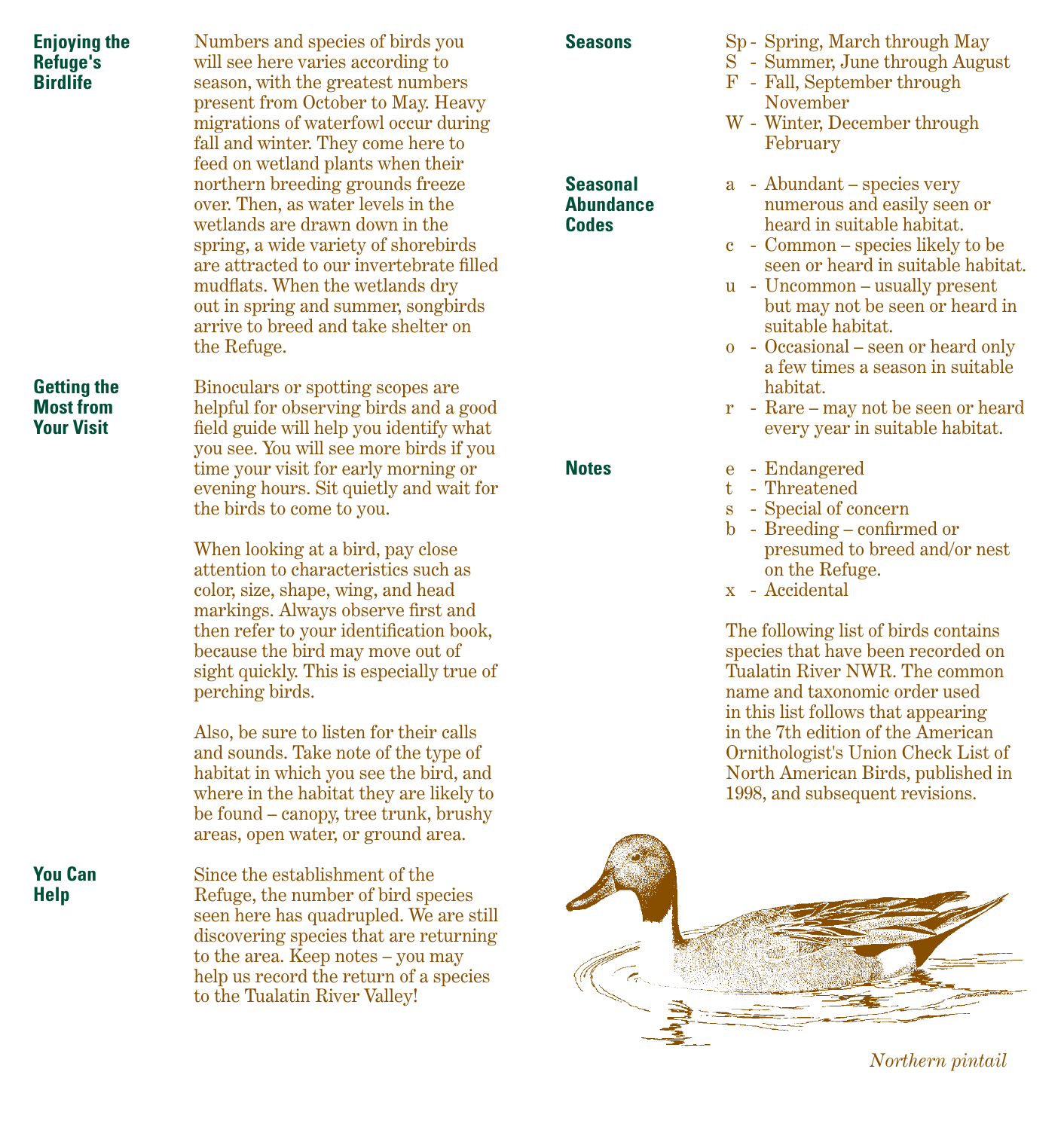| <b>Birds of Tualatin River NWR</b> |                  |             |                  |             |                         |  |  |
|------------------------------------|------------------|-------------|------------------|-------------|-------------------------|--|--|
| <b>Common Name</b>                 | <b>Sp</b>        | S           | F                | w           | N                       |  |  |
| <b>Grebes</b>                      |                  |             |                  |             |                         |  |  |
| <b>Pied-billed Grebe</b>           | $\mathbf{c}$     | $\mathbf c$ | $\mathbf c$      | $\mathbf c$ | $\mathbf b$             |  |  |
| <b>Horned Grebe</b>                |                  |             |                  | r           |                         |  |  |
| <b>Red-necked Grebe</b>            | r                |             |                  |             | $\mathbf X$             |  |  |
| <b>Eared Grebe</b>                 | r                |             |                  |             |                         |  |  |
| <b>Western Grebe</b>               | r                |             |                  |             |                         |  |  |
| <b>Cormorants</b>                  |                  |             |                  |             |                         |  |  |
| Double-crested Cormorant           | u                | c           | u                | $\mathbf c$ |                         |  |  |
| <b>Bitterns, Herons and Egrets</b> |                  |             |                  |             |                         |  |  |
| <b>American Bittern</b>            | $\bf{0}$         | 0           |                  |             |                         |  |  |
| <b>Great Blue Heron</b>            | $\mathbf c$      | $\mathbf c$ | $\mathbf c$      | $\mathbf c$ | $\mathbf b$             |  |  |
| <b>Great Egret</b>                 | $\mathbf u$      | u           | u                | u           |                         |  |  |
| <b>Snowy Egret</b>                 |                  |             |                  |             | $\overline{\mathbf{X}}$ |  |  |
| <b>Green Heron</b>                 |                  | u           |                  |             |                         |  |  |
| <b>Ibises and Spoonbills</b>       |                  |             |                  |             |                         |  |  |
| White-faced Ibis                   |                  |             |                  |             | <b>SX</b>               |  |  |
| <b>New World Vultures</b>          |                  |             |                  |             |                         |  |  |
| <b>Turkey Vulture</b>              | u                | u           | u                |             |                         |  |  |
|                                    |                  |             |                  |             |                         |  |  |
| <b>Swans, Geese and Ducks</b>      |                  |             |                  |             |                         |  |  |
| <b>Greater White-fronted Goose</b> | $\overline{0}$   |             | $\overline{0}$   | 0           |                         |  |  |
| <b>Tule White-fronted Goose</b>    |                  |             |                  |             | $\overline{\mathbf{X}}$ |  |  |
| <b>Snow Goose</b>                  |                  |             | r                | r           |                         |  |  |
| Ross's Goose                       |                  |             |                  | r           |                         |  |  |
| <b>Black Brant</b>                 |                  |             |                  | r           |                         |  |  |
| <b>Aleutian Canada Goose</b>       |                  |             |                  |             | $\mathbf X$             |  |  |
| <b>Cackling Canada Goose</b>       | u                |             | $\mathbf{a}$     | $\mathbf a$ |                         |  |  |
| Taverner's Canada Goose            | u                |             | $\mathbf c$      | $\mathbf a$ |                         |  |  |
| Western Canada Goose               | $\mathbf c$      | c           | $\mathbf a$      | $\mathbf a$ | $\mathbf b$             |  |  |
| Dusky Canada Goose                 | $\bf{0}$         |             | $\boldsymbol{0}$ | u           |                         |  |  |
| <b>Lesser Canada Goose</b>         | u                |             | $\mathbf c$      | c           |                         |  |  |
| Tundra Swan                        |                  |             | u                | u           |                         |  |  |
| <b>Wood Duck</b>                   | $\mathbf u$      | c           | $\mathbf c$      | u           | $\mathbf b$             |  |  |
| Gadwall                            | $\mathbf c$      | u           | $\bf{0}$         | $\bf{0}$    | $\mathbf b$             |  |  |
| Eurasian Wigeon                    | $\boldsymbol{0}$ |             | u                | u           |                         |  |  |
| <b>American Wigeon</b>             | c                |             | $\mathbf a$      | a           |                         |  |  |
| Mallard                            | $\mathbf a$      | a           | $\mathbf a$      | a           | $\mathbf b$             |  |  |
| <b>Blue-winged Teal</b>            | u                | c           | $\bf{0}$         |             | $\mathbf b$             |  |  |
| Cinnamon Teal                      | $\mathbf c$      | c           | $\mathbf 0$      |             | $\mathbf b$             |  |  |

| <b>Common Name</b>                     | <b>Sp</b>      | S              | F              | W           | N           |
|----------------------------------------|----------------|----------------|----------------|-------------|-------------|
|                                        |                |                |                |             |             |
| Northern Shoveler                      | $\overline{c}$ | u              | $\mathbf c$    | $\mathbf c$ | $\mathbf b$ |
| <b>Northern Pintail</b>                | $\mathbf{c}$   | $\overline{0}$ | a              | a           |             |
| <b>Green-winged Teal</b>               | $\mathbf{u}$   | r              | a.             | a           |             |
| Canvasback                             | $\overline{0}$ |                | $\overline{0}$ | $\mathbf 0$ |             |
| Redhead                                | r              |                |                |             |             |
| Ring-necked Duck                       | $\mathbf c$    |                | a              | $\mathbf c$ |             |
| <b>Lesser Scaup</b>                    | $\mathbf{u}$   |                | r              | $\Omega$    |             |
| <b>Bufflehead</b>                      | $\mathbf{c}$   | $\Omega$       | $\mathbf c$    | e           | $\mathbf b$ |
| <b>Common Goldeneye</b>                |                |                |                | r           |             |
| <b>Hooded Merganser</b>                | u              | u              | u              | u           | $\mathbf b$ |
| <b>Common Merganser</b>                | r              |                | r              | r           |             |
| <b>Ruddy Duck</b>                      | $\mathbf{u}$   | r              | $\mathbf{u}$   | Ć           | $\mathbf b$ |
| <b>Osprey, Kites, Hawks and Eagles</b> |                |                |                |             |             |
| Osprey                                 | $\Omega$       | $\Omega$       |                |             |             |
| <b>Bald Eagle</b>                      | $\mathbf{u}$   | $\overline{0}$ | u              | $\mathbf c$ | t           |
| Northern Harrier                       | $\mathbf{u}$   | $\mathbf u$    | $\mathbf c$    | u           |             |
| <b>Sharp-shinned Hawk</b>              | u              | u              |                |             |             |
| Cooper's Hawk                          | u              | u              | u              | u           | $\mathbf b$ |
| Red-shouldered Hawk                    |                |                |                |             | $\mathbf x$ |
| <b>Red-tailed Hawk</b>                 | $\mathbf c$    | $\mathbf c$    | $\overline{c}$ | Ć           | $\mathbf b$ |
| Rough-legged Hawk                      |                |                |                | r           |             |

## **Falcons and Caracaras**

| <b>American Kestrel</b> |  | $\mathbf{r}$ |  |
|-------------------------|--|--------------|--|
| Merlin                  |  |              |  |
| Peregrine Falcon        |  |              |  |

## **Gallinaceous Birds**

| Ring-necked Pheasant |  |  |  |
|----------------------|--|--|--|
| California Quail     |  |  |  |
| Northern Bobwhite    |  |  |  |

*California quail © Morris*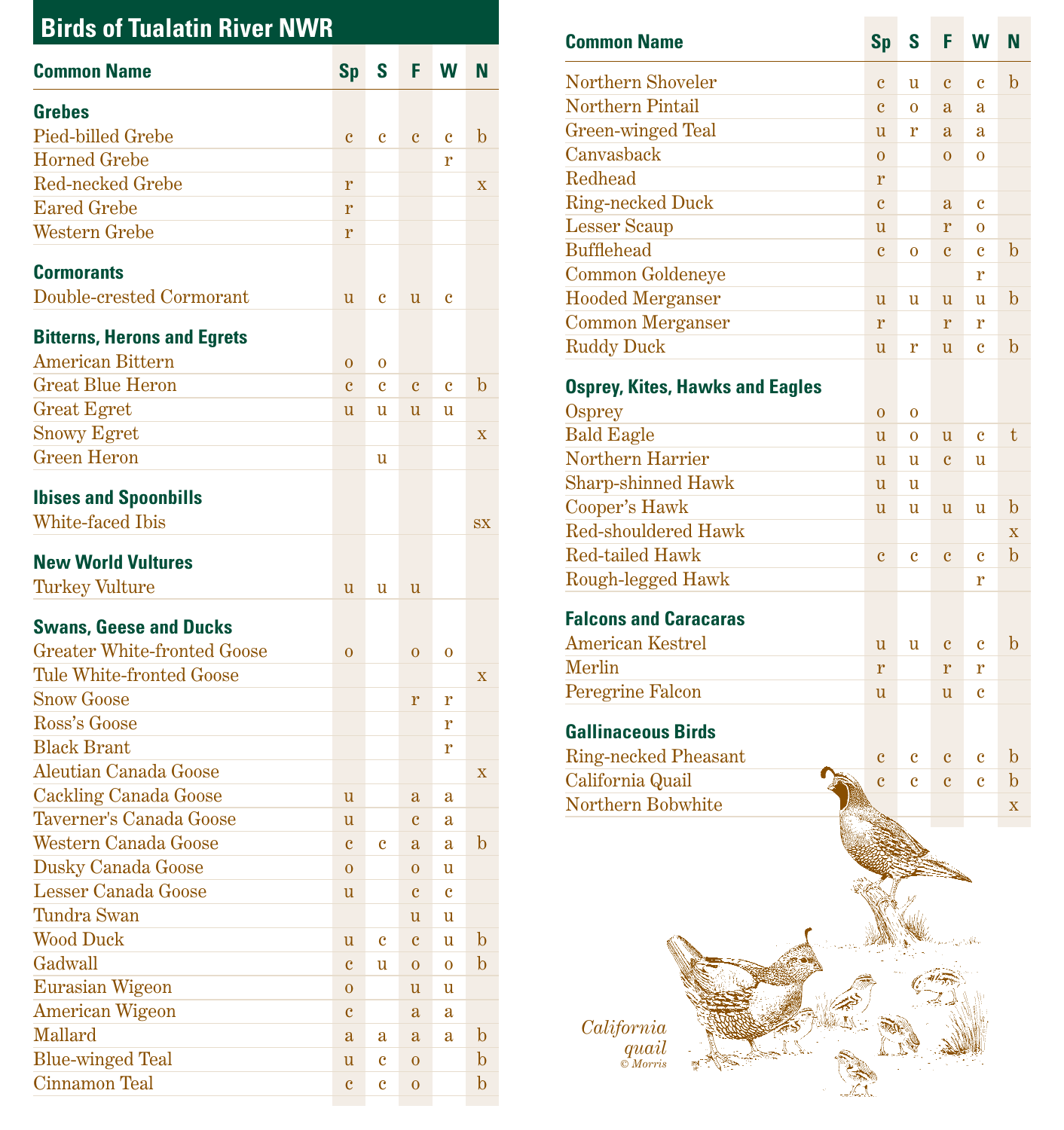| <b>Common Name</b>               | <b>Sp</b>      | S           | F              | W              | N                       |
|----------------------------------|----------------|-------------|----------------|----------------|-------------------------|
| <b>Rails</b>                     |                |             |                |                |                         |
| Virginia Rail                    | u              | u           | u              | $\mathbf 0$    | $\mathbf b$             |
| Sora                             | u              | u           | $\overline{0}$ | r              | b                       |
| <b>American Coot</b>             | $\mathbf c$    | $\mathbf c$ | $\mathbf{u}$   | Ć              | $\mathbf b$             |
|                                  |                |             |                |                |                         |
| <b>Cranes</b>                    |                |             |                |                |                         |
| <b>Sandhill Crane</b>            |                |             | r              |                |                         |
| <b>Plovers</b>                   |                |             |                |                |                         |
| <b>Black-bellied Plover</b>      | $\overline{0}$ |             |                |                |                         |
| <b>Semipalmated Plover</b>       | $\mathbf{O}$   |             |                |                |                         |
| <b>Killdeer</b>                  | a              | $\mathbf a$ | u              | u              | $\mathbf b$             |
|                                  |                |             |                |                |                         |
| <b>Stilts and Avocets</b>        |                |             |                |                |                         |
| <b>Black-necked Stilt</b>        | r              |             |                |                |                         |
| <b>Sandpipers and Phalaropes</b> |                |             |                |                |                         |
| <b>Greater Yellowlegs</b>        | $\mathbf c$    | 0           | u              |                |                         |
| <b>Lesser Yellowlegs</b>         | $\mathbf{O}$   |             |                |                |                         |
| <b>Solitary Sandpiper</b>        | r              | r           |                |                |                         |
| <b>Spotted Sandpiper</b>         | u              | $\mathbf c$ |                |                | $\mathbf b$             |
| Long-billed Curlew               |                |             |                |                | $\overline{\mathbf{X}}$ |
| <b>Marbled Godwit</b>            |                |             |                |                | $\overline{\mathbf{X}}$ |
| <b>Western Sandpiper</b>         | $\overline{0}$ |             | $\mathbf{O}$   |                |                         |
| <b>Least Sandpiper</b>           | u              |             | $\mathbf{O}$   |                |                         |
| <b>Pectoral Sandpiper</b>        |                |             |                |                | $\mathbf X$             |
| <b>Sharp-tailed Sandpiper</b>    |                |             |                |                | $\mathbf X$             |
| Dunlin                           | u              |             | $\overline{0}$ |                |                         |
| <b>Stilt Sandpiper</b>           |                |             |                |                | $\overline{\mathbf{X}}$ |
| <b>Short-billed Dowitcher</b>    |                |             |                | $\overline{0}$ |                         |
| <b>Long-billed Dowitcher</b>     | $\mathbf c$    |             | $\overline{0}$ |                |                         |
| Wilson's Snipe                   | u              | u           | $\overline{0}$ | $\overline{0}$ | $\mathbf b$             |
| <b>Wilson's Phalarope</b>        | $\mathbf{0}$   | r           |                |                |                         |
| <b>Red-necked Phalarope</b>      | $\overline{0}$ |             |                |                |                         |
| <b>Red Phalarope</b>             |                |             |                |                | $\mathbf X$             |
|                                  |                |             |                |                |                         |

*Mourning dove © Morris*

anima est

ż

 $\pm 1$ Siller.

Ą

 $\frac{7}{2}$ 

×. Á

ž.

| <b>Common Name</b>                         | <b>Sp</b>      | S              | F              | W              | N           |
|--------------------------------------------|----------------|----------------|----------------|----------------|-------------|
| <b>Skuas, Jaegers, Gulls and Terns</b>     |                |                |                |                |             |
| <b>Bonaparte's Gull</b>                    | $\mathbf r$    |                |                |                |             |
| <b>Mew Gull</b>                            |                |                | u              |                |             |
| California Gull                            |                |                | r              |                |             |
| Caspian Tern                               |                | r              |                |                |             |
| <b>Forster's Tern</b>                      | r              |                |                |                |             |
| <b>Black Tern</b>                          |                |                |                |                | <b>SX</b>   |
| <b>Pigeons and Doves</b>                   |                |                |                |                |             |
| <b>Rock Pigeon</b>                         |                | 0              |                |                |             |
| <b>Band-tailed Pigeon</b>                  | u              |                |                |                |             |
| <b>Mourning Dove</b>                       | $\mathbf c$    | c              | u              | $\overline{0}$ | $\mathbf b$ |
| <b>Barn Owls</b>                           |                |                |                |                |             |
| <b>Barn Owl</b>                            | u              | u              | u              | u              | $\mathbf b$ |
|                                            |                |                |                |                |             |
| <b>Typical Owls</b><br>Western Screech-Owl | u              | u              | u              | u              | $\mathbf b$ |
| <b>Great Horned Owl</b>                    | u              | u              | u              | u              | $\mathbf b$ |
| Short-eared Owl                            | r              |                |                | r              |             |
|                                            |                |                |                |                |             |
| <b>Swifts</b>                              |                |                |                |                |             |
| Vaux's Swift                               | $\mathbf c$    | c              |                |                | $\mathbf b$ |
| <b>Hummingbirds</b>                        |                |                |                |                |             |
| Anna's Hummingbird                         |                |                |                | r              |             |
| Rufous Hummingbird                         | u              | u              |                |                | $\mathbf b$ |
| <b>Kingfishers</b>                         |                |                |                |                |             |
| <b>Belted Kingfisher</b>                   | $\mathbf c$    | c              | $\mathbf c$    | $\mathbf c$    | $\mathbf b$ |
|                                            |                |                |                |                |             |
| <b>Woodpeckers</b>                         |                |                |                |                |             |
| <b>Red-breasted Sapsucker</b>              | $\mathbf{O}$   | $\bf{O}$       | $\mathbf{O}$   | $\bf{O}$       | $\mathbf b$ |
| Downy Woodpecker                           | $\overline{c}$ | c              | $\overline{c}$ | c              | $\mathbf b$ |
| Hairy Woodpecker                           | $\overline{0}$ | $\overline{0}$ | $\mathbf{0}$   | $\overline{0}$ |             |
| Northern Flicker                           | $\mathbf c$    | c              | $\mathbf c$    | $\mathbf c$    | $\mathbf b$ |
| <b>Pileated Woodpecker</b>                 | u              | u              | u              | u              | $\mathbf b$ |
| <b>Tyrant Flycatchers</b>                  |                |                |                |                |             |
| Olive-sided Flycatcher                     | u              | u              |                |                | S           |
| <b>Western Wood-Pewee</b>                  | u              | u              |                |                | $\mathbf b$ |
| <b>Willow Flycatcher</b>                   | u              | u              |                |                |             |
| Pacific-slope Flycatcher                   | $\mathbf c$    | c              |                |                | $\mathbf b$ |
| Say's Phoebe                               | r              |                |                |                |             |
| Western Kingbird                           | $\bf{0}$       |                |                |                |             |
| <b>Eastern Kingbird</b>                    |                |                |                |                | X           |
|                                            |                |                |                |                |             |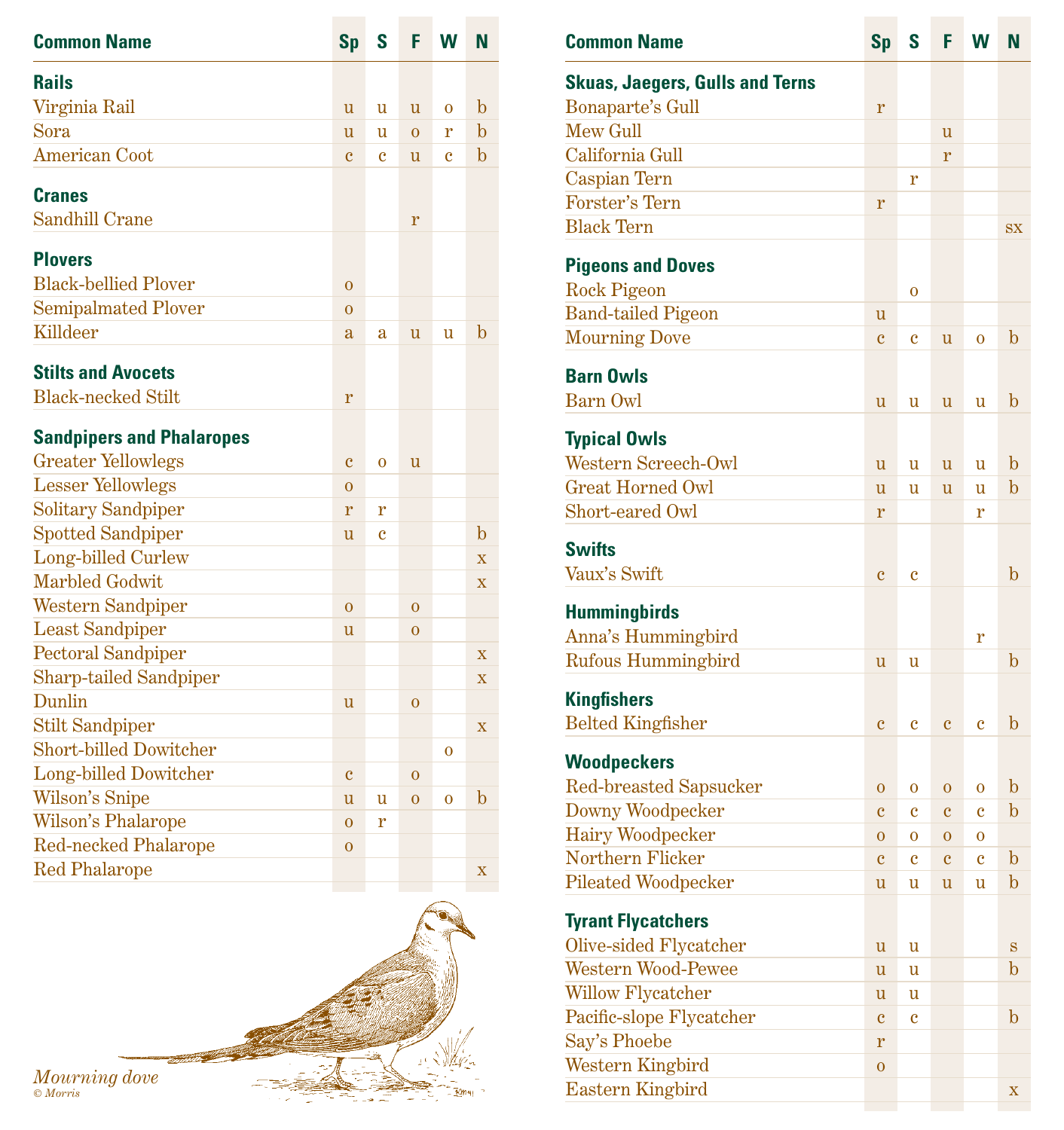| <b>Common Name</b>                                   | <b>Sp</b>      | S           | F              | W              | N           |
|------------------------------------------------------|----------------|-------------|----------------|----------------|-------------|
| <b>Shrikes</b>                                       |                |             |                |                |             |
| Northern Shrike                                      | $\mathbf{O}$   |             | $\mathbf{O}$   | $\bf{O}$       |             |
| <b>Vireos</b>                                        |                |             |                |                |             |
| Cassin's Vireo                                       | $\overline{0}$ | $\bf{0}$    | $\mathbf{O}$   |                | $\mathbf b$ |
| <b>Hutton's Vireo</b>                                |                | u           |                |                |             |
| <b>Warbling Vireo</b>                                |                |             |                |                |             |
| <b>Crows, Jays and Magpies</b>                       |                |             |                |                |             |
| Steller's Jay                                        | u              | u           | u              | u              | b           |
| Western Scrub-Jay                                    | $\overline{c}$ | c           | u              | u              | $\mathbf b$ |
| <b>American Crow</b>                                 | $\overline{c}$ | Ć           | $\mathbf{c}$   | Ć              | b           |
|                                                      |                |             |                |                |             |
| <b>Swallows</b>                                      |                |             |                |                |             |
| <b>Tree Swallow</b>                                  | c              | c           |                |                | $\mathbf b$ |
| Violet-green Swallow                                 | a              | Ć           |                | $\overline{0}$ | b           |
| Northern Rough-winged Swallow<br><b>Bank Swallow</b> | u              | Ć           |                |                |             |
|                                                      | u              |             |                |                | b           |
| <b>Cliff Swallow</b>                                 | u              | u           |                |                | b           |
| <b>Barn Swallow</b>                                  | a              | Ć           |                |                | $\mathbf b$ |
| <b>Titmice and Chickadees</b>                        |                |             |                |                |             |
| <b>Black-capped Chickadee</b>                        | $\overline{c}$ | c           | $\mathbf{c}$   | c              | b           |
| Chestnut-backed Chickadee                            | $\mathbf c$    | Ć           | $\overline{c}$ | Ć              | b           |
| <b>Bushtits</b>                                      |                |             |                |                |             |
| <b>Bushtit</b>                                       | u              | u           | u              | u              | $\mathbf b$ |
| <b>Nuthatches</b>                                    |                |             |                |                |             |
| <b>Red-breasted Nuthatch</b>                         | c              | c           | c              | c              | $\mathbf b$ |
| <b>White-breasted Nuthatch</b>                       | r              | r           | r              | r              |             |
| <b>Creepers</b>                                      |                |             |                |                |             |
| <b>Brown Creeper</b>                                 | u              | u           | u              | u              | $\mathbf b$ |
| <b>Wrens</b>                                         |                |             |                |                |             |
| <b>Bewick's Wren</b>                                 | $\overline{c}$ | $\mathbf c$ | $\mathbf c$    | $\mathbf c$    | $\mathbf b$ |
| <b>House Wren</b>                                    |                |             |                |                | $\mathbf b$ |
| <b>Winter Wren</b>                                   | u<br>u         | u           | u<br>u         | u              | $\mathbf b$ |
| Marsh Wren                                           | u              | u<br>u      | $\mathbf u$    | $\overline{0}$ | $\mathbf b$ |
|                                                      |                |             |                |                |             |
| <b>Kinglets</b>                                      |                |             |                |                |             |
| Golden-crowned Kinglet                               | u              | u           | u              | u              |             |
| <b>Ruby-crowned Kinglet</b>                          | u              |             | u              | u              |             |
|                                                      |                |             |                |                |             |

| <b>Common Name</b>                 | <b>Sp</b>      | S              | F              | W            | N           |
|------------------------------------|----------------|----------------|----------------|--------------|-------------|
| <b>Thrushes</b>                    |                |                |                |              |             |
| Western Bluebird                   | $\mathbf{c}$   | $\mathbf{c}$   |                | r            | $\mathbf b$ |
| Swainson's Thrush                  | u              | u              |                |              |             |
| <b>American Robin</b>              | a              | $\mathbf{a}$   | $\mathbf c$    | $\mathbf c$  | $\mathbf b$ |
| Varied Thrush                      |                |                |                | u            |             |
| <b>Starlings</b>                   |                |                |                |              |             |
| <b>European Starling</b>           | $\overline{c}$ | e              | a              | $\mathbf{c}$ | $\mathbf b$ |
| <b>Wagtails and Pipits</b>         |                |                |                |              |             |
| <b>American Pipit</b>              | $\mathbf{O}$   | $\mathbf{O}$   |                |              |             |
| <b>Waxwings</b>                    |                |                |                |              |             |
| <b>Cedar Waxwing</b>               | $\mathbf{u}$   | $\mathbf u$    |                |              |             |
| <b>Wood Warblers</b>               |                |                |                |              |             |
| Orange-crowned Warbler             | $\overline{c}$ | $\mathbf c$    |                |              |             |
| <b>Yellow Warbler</b>              | $\overline{0}$ | $\overline{0}$ |                |              |             |
| <b>Yellow-rumped Warbler</b>       | $\overline{c}$ |                | $\overline{c}$ |              |             |
| <b>Black-throated Gray Warbler</b> | $\Omega$       |                |                |              |             |
| Townsend's Warbler                 | $\overline{0}$ |                |                | r            |             |
| Common Yellowthroat                | $\mathbf{O}$   | u              |                |              | $\mathbf b$ |
| Wilson's Warbler                   | $\overline{0}$ | $\overline{0}$ |                |              |             |
| Yellow-breasted Chat               | r              |                |                |              |             |
| <b>Tanagers</b>                    |                |                |                |              |             |
| <b>Western Tanager</b>             | u              | u              |                |              |             |

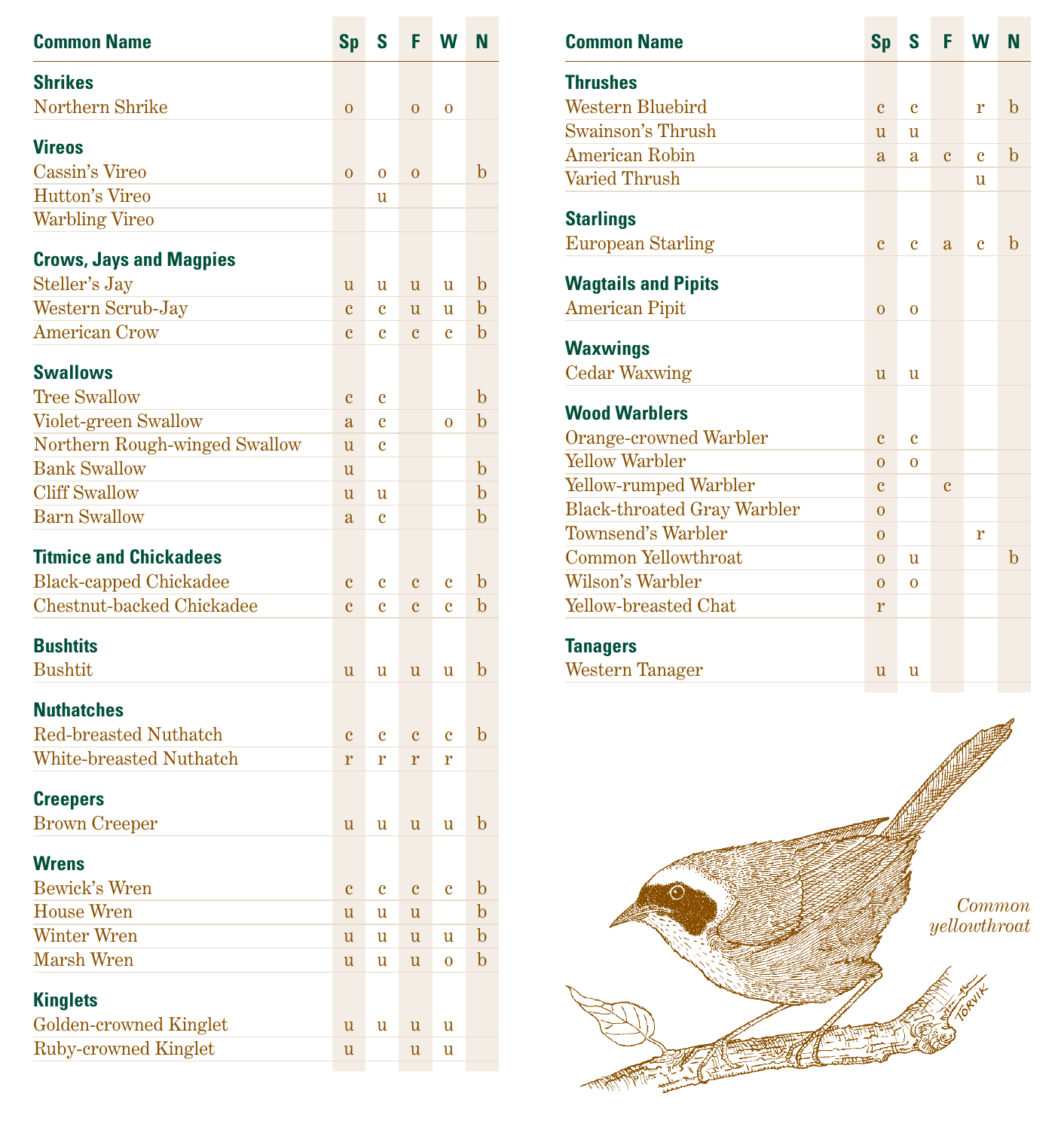| <b>Common Name</b>                     | <b>Sp</b>      | S                       | F              | W              | N           |
|----------------------------------------|----------------|-------------------------|----------------|----------------|-------------|
| <b>Sparrows and Towhees</b>            |                |                         |                |                |             |
| <b>Spotted Towhee</b>                  | $\overline{c}$ | c                       | $\overline{c}$ | $\mathbf c$    | $\mathbf b$ |
| <b>Chipping Sparrow</b>                | $\overline{0}$ |                         |                |                |             |
| Savannah Sparrow                       | $\overline{c}$ | Ć                       |                |                | b           |
| <b>Fox Sparrow</b>                     | u              |                         | u              | u              |             |
| <b>Song Sparrow</b>                    | $\overline{c}$ | Ć                       | $\overline{c}$ | Ć              | b           |
| Lincoln's Sparrow                      | $\overline{0}$ |                         |                |                |             |
| White-throated Sparrow                 | $\overline{0}$ |                         |                |                |             |
| <b>White-crowned Sparrow</b>           | u              | u                       |                |                |             |
| <b>Golden-crowned Sparrow</b>          | $\overline{0}$ |                         |                |                |             |
| Dark-eyed Junco                        | $\overline{c}$ | u                       | $\overline{c}$ | Ć              | $\mathbf b$ |
| <b>Cardinals, Grosbeaks and Allies</b> |                |                         |                |                |             |
| <b>Black-headed Grosbeak</b>           | $\overline{c}$ | u                       |                |                |             |
| <b>Lazuli Bunting</b>                  | u              | u                       |                |                |             |
| <b>Blackbirds and Orioles</b>          |                |                         |                |                |             |
| Red-winged Blackbird                   | $\overline{c}$ | c                       | $\overline{c}$ | $\mathbf c$    | $\mathbf b$ |
| <b>Western Meadowlark</b>              |                |                         | $\overline{0}$ | $\overline{0}$ |             |
| Yellow-headed Blackbird                | r              |                         |                |                |             |
| <b>Brewer's Blackbird</b>              | $\overline{c}$ | $\overline{\mathbf{c}}$ | $\overline{c}$ | $\overline{c}$ | $\mathbf b$ |
| <b>Brown-headed Cowbird</b>            | $\overline{c}$ | $\mathbf c$             | u              |                | b           |
| <b>Bullock's Oriole</b>                | $\mathbf{O}$   |                         |                |                |             |
| <b>Finches</b>                         |                |                         |                |                |             |
| <b>Purple Finch</b>                    | $\mathbf c$    | c                       |                |                |             |
| <b>House Finch</b>                     | u              | Ć                       | $\mathbf{u}$   | $\mathbf c$    | $\mathbf b$ |
| <b>Red Crossbill</b>                   | r              |                         |                |                |             |
| <b>Pine Siskin</b>                     | u              |                         |                |                |             |
| <b>Lesser Goldfinch</b>                | $\overline{0}$ |                         |                |                |             |
| <b>American Goldfinch</b>              | u              | Ć                       |                |                |             |
| <b>Evening Grosbeak</b>                | $\overline{0}$ | $\bf{0}$                |                |                |             |
| <b>Old World Sparrows</b>              |                |                         |                |                |             |
| <b>House Sparrow</b>                   | u              | u                       | u              | u              | $\mathbf b$ |
|                                        |                |                         |                |                |             |

*Northern shovelers use specially designed holes on the edge of their bills to filter food out of the water*

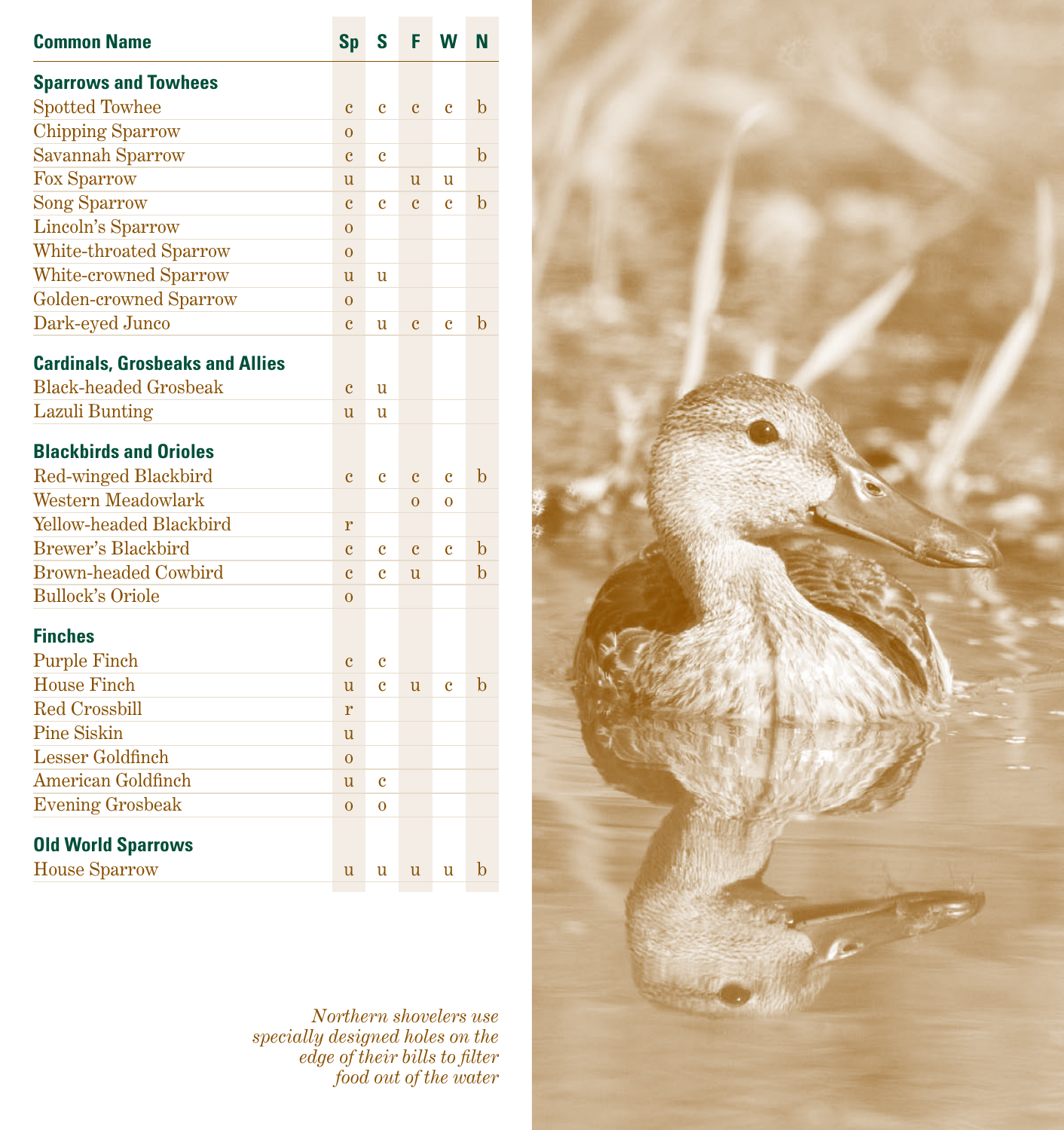# **Mammals of Tualatin River NWR**

All mammals listed are considered resident species with the exception of the bats, which migrate seasonally.

#### **Pouched Mammals**

**Opossum** *(family Didelphiidae)* Virginia opossum

#### **Shrews and Moles**

### **Shrews**

*(family Soricidae)* Vagrant shrew Dusky shrew Pacific water shrew Trowbridge's shrew

#### **Moles**

*(family Talpidae)* Shrew-mole Townsend's mole Coast mole

#### **Evening Bats**

*(family Vespertilionidae)* Little brown myotis Yuma myotis Long-eared myotis Long-legged myotis California myotis Silver-haired bat Red bat Big brown bat Hoary bat Townsend's big-eared bat

#### **Rabbits and Hares**

*(family Leporidae)* Brush rabbit Snowshoe hare

#### **Squirrels**

*(family Sciuridae)* California ground squirrel Townsend's chipmunk Western grey squirrel Fox squirrel Douglas squirrel (Chickaree) Northern flying squirrel

#### **Pocket Gophers**

*(family Geomyidae)* Western pocket gopher

#### **Beaver**

*(family Castoridae)* Beaver

#### **New World Rats and Mice**

*(family Cricetidae)* Deer mouse Bushy-tailed woodrat Western red-backed vole White-footed vole Red tree vole Townsend's vole Long-tailed vole Oregon vole Muskrat

#### **Old World Rats and Mice**

*(family Muridae)* Black rat Norway rat House mouse

#### **Jumping Mice**

*(family Zapodidae)* Pacific jumping mouse

#### **New World Porcupines**

*(family Erethizontidae)* Porcupine

**Nutria** *(family Capromyidae)* Nutria

**Rodents Squirrels** *Little brown myotis © Morris*

#### **Bats**

**Pikas, Rabbits and Hares**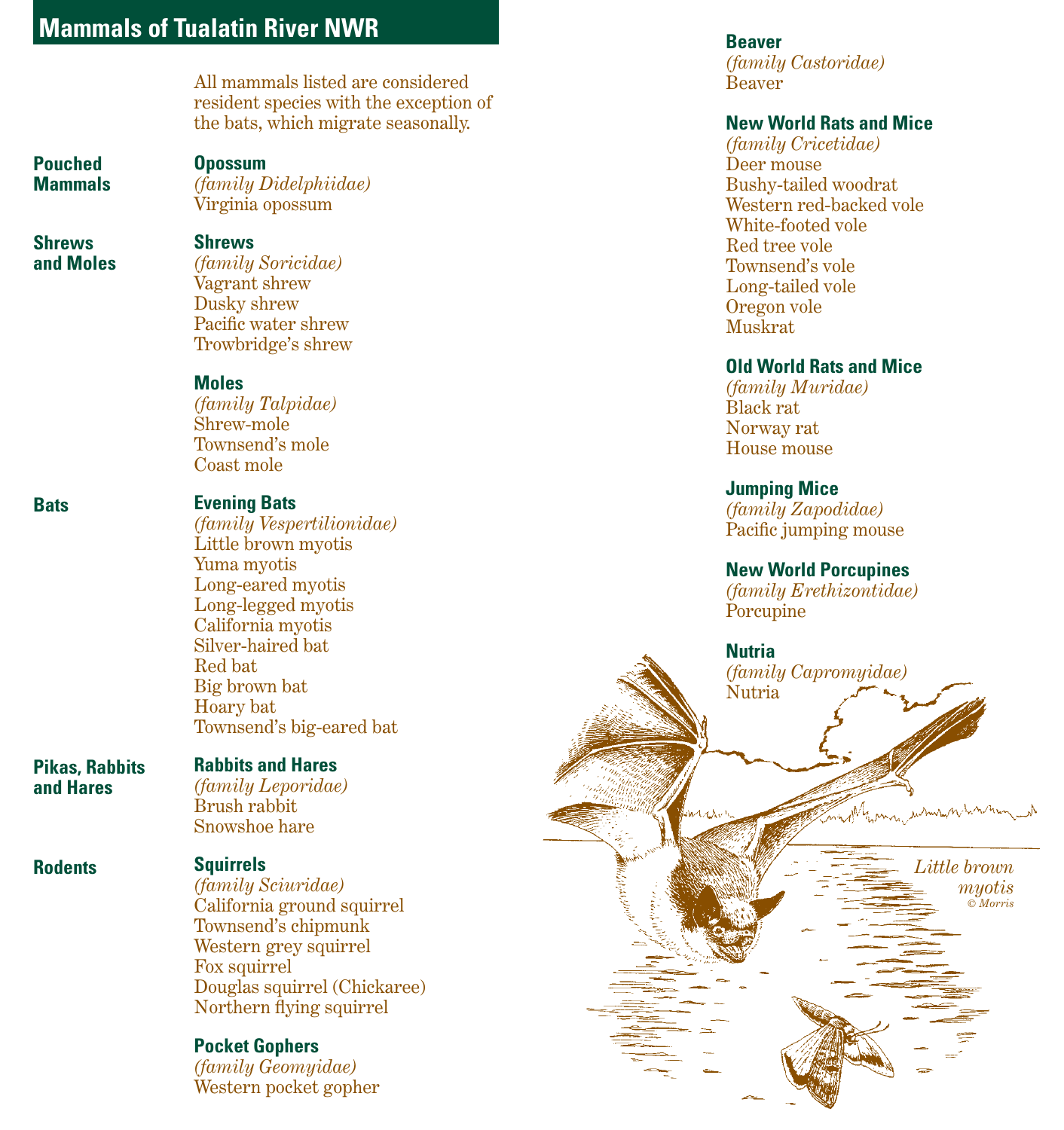#### **Carnivores**

#### **Wolves, Foxes and the Coyote**

*(family Canidae)* Coyote Red fox

### **Raccoon, Ringtail and Coati**

*(family Procyonidae)* Raccoon

#### **Weasels, Skunks, Badgers, Otters and Allies**

*(family Mustelidae)* Ermine Long-tailed weasel Mink Western spotted skunk Striped skunk River Otter

#### **Cats**

*(family Felidae)* Mountain lion Bobcat

#### **Deer Hoofed Mammals**

*(family Cervidae)* Elk Black-tailed deer

> *Look for black-tailed deer feeding along forest edges at dawn and dusk*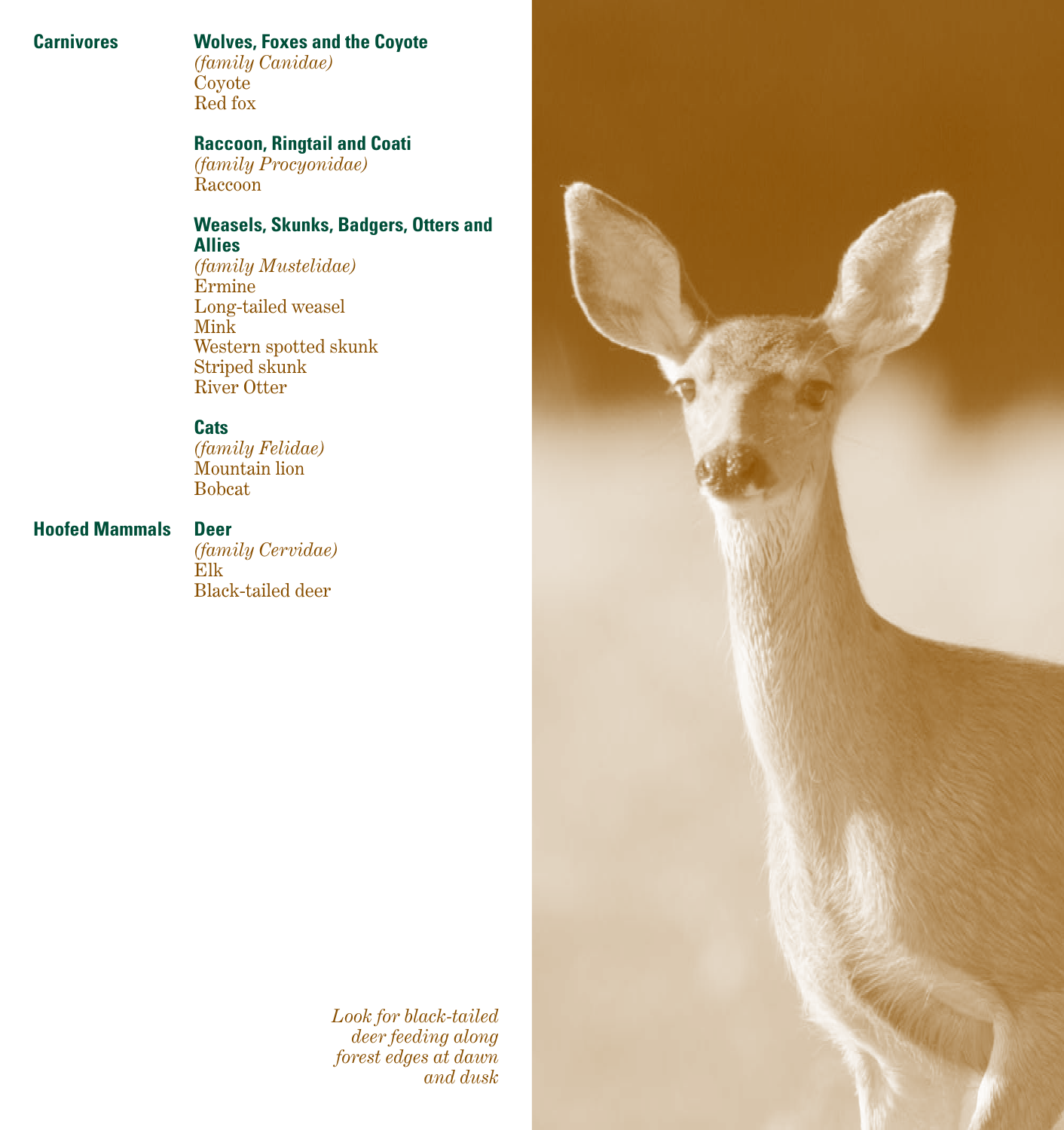# **Amphibians of Tualatin River NWR Traveller Reptiles of Tualatin River NWR**

The name amphibian means "double life" and refers to the fact that most amphibians spend part of the year on land but return to water to breed. It also reflects the change of an aquatic tadpole to a terrestrial adult frog or toad. In the spring and early summer look for them gathering in shallow ponds where they mate and lay eggs.

#### **Salamanders**

Northwestern salamander Long-toed salamander Pacific giant salamander Rough-skinned newt Dunn's salamander Western red-backed salamander Ensatina Clouded salamander Oregon slender salamander

#### **Frogs and Toads**

Tailed frog Western toad Pacific treefrog Northern red-legged frog Bullfrog

Reptiles are egg laying animals that are protected by scales or horny plates. Look for them in grassy areas on the refuge. The exception are the turtles which are found near water.

#### **Turtles**

Painted turtle Western pond turtle

#### **Lizards**

Northern alligator lizard Western fence lizard Western skink

#### **Snakes**

Rubber boa Yellow-bellied racer Sharptail snake Ringneck snake Pacific gopher snake Western terrestrial garter snake Northwestern garter snake Common garter snake

*Rough-skinned newts are one of the most poisonous animals known to science. Their only predators are garter snakes, which have adapted to barely tolerate the toxins contained on the newts' skin.*